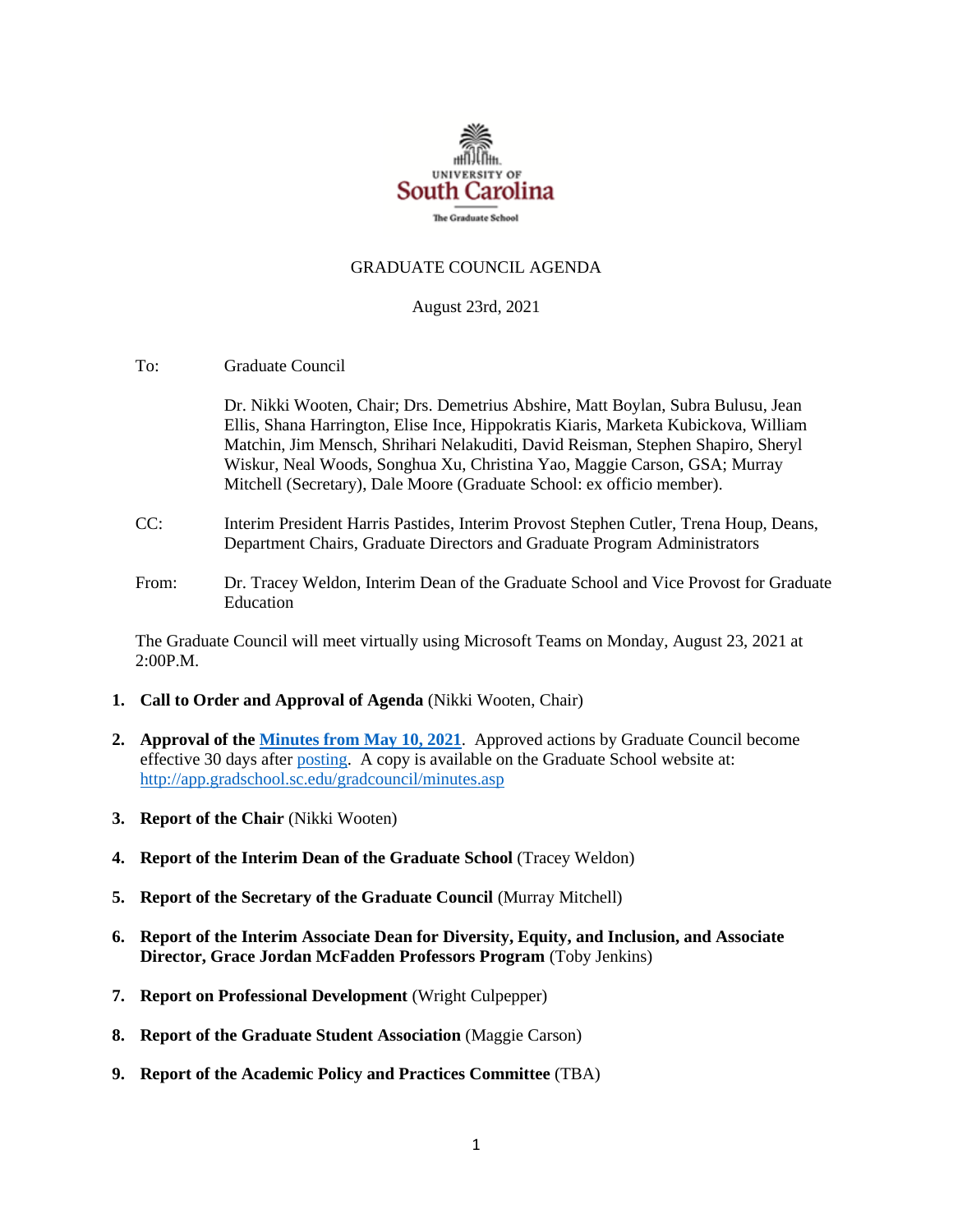### **10. Report of the 500/600 Level Courses** (Murray Mitchell)

This report is presented to Council for informational purposes only; no action is necessary.

# **500/600 Courses for August 23, 2021 Grad Council**

(CCP = Course Change Proposal; NCP=New Course Proposal)

None at this time.

## **11. Associate Graduate Faculty Nominations** (Murray Mitchell)

| Name:    | <b>Robert Dunn</b> (PhD)                     |
|----------|----------------------------------------------|
| Program: | School of the Earth, Ocean, and Environment  |
| Term:    | Summer 2021 - Summer 2027                    |
| Name:    | Kristen Hogan (PhD)                          |
| Program: | Department of Biological Sciences            |
| Term:    | Summer 2021 - Summer 2027                    |
| Name:    | Eilea Knotts (PhD)                           |
| Program: | Department of Biological Sciences            |
| Term:    | Summer 2021 - Summer 2027                    |
| Name:    | Elina Levina (PhD)                           |
| Program: | Department of Biological Sciences            |
| Term:    | Summer 2021 – Summer 2027                    |
| Name:    | <b>Charles A. Schumpert (PhD)</b>            |
| Program: | Department of Biological Sciences            |
| Term:    | Summer 2021 - Summer 2027                    |
| Name:    | <b>William Strosnider (PhD)</b>              |
| Program: | Department of the Earth, Ocean & Environment |
| Term:    | Summer 2021 – Summer 2027                    |
| Name:    | <b>Amanda P. Zeigler (PhD)</b>               |
| Program: | Department of Biological Sciences            |
| Term:    | Summer 2021 – Summer 2027                    |
|          |                                              |

### **12. Fellowships and Scholarships Committee** (Jean Ellis)

## **13. Report of Science, Math, and Related Professional Programs Committee** (TBA)

None at this time.

**14. Report of the Humanities, Social Sciences, Education, and Related Professional Programs Committee** (TBA)